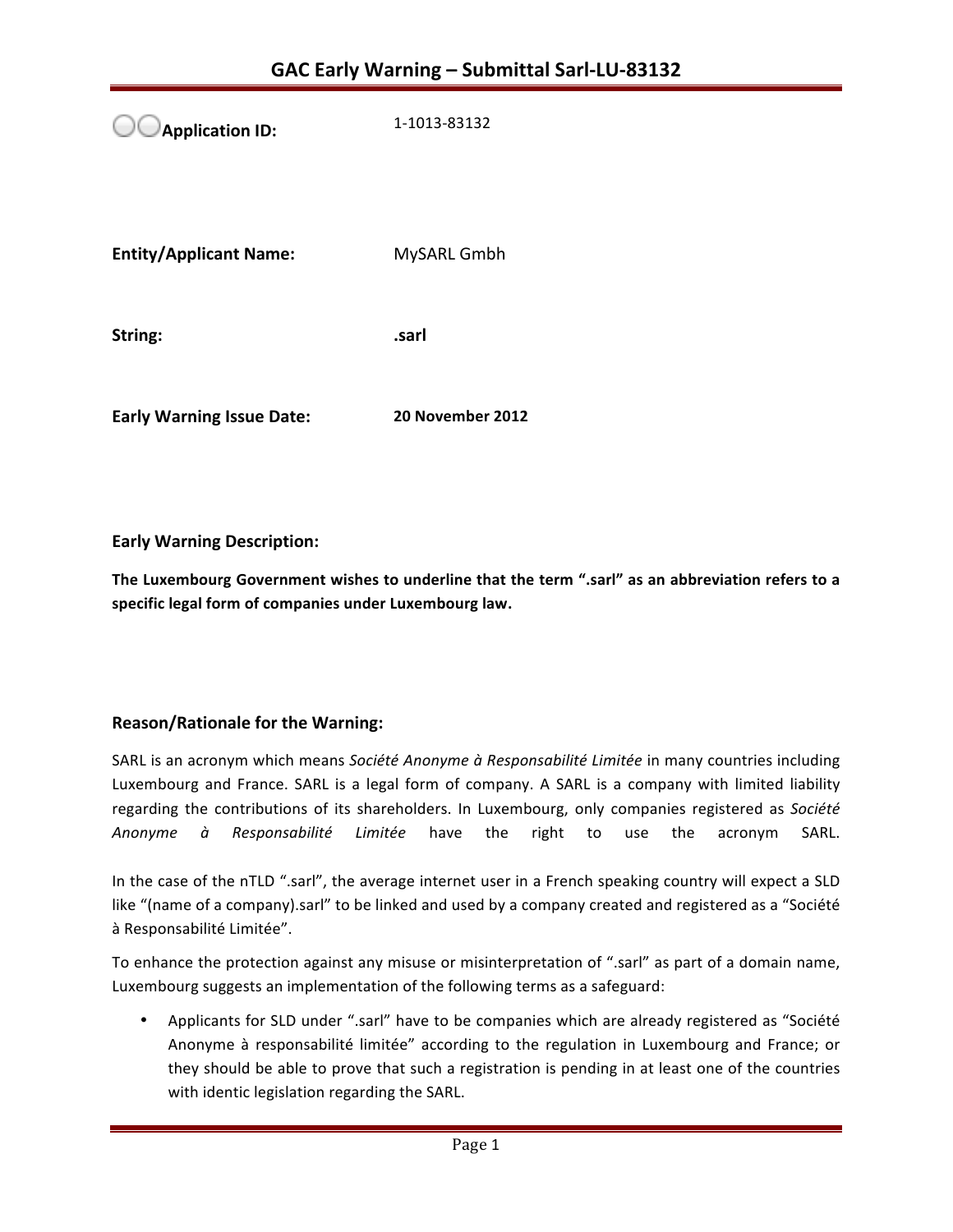• Applicants for SLD under ".sarl" have to prove that they are subject to liability as a SARL by providing a full set of valid documents from their respective jurisdiction.

**Supporting Countries (Optional):** 

## **Possible Remediation:**

To enhance the protection against any misuse or misinterpretation of ".sarl" as part of a domain name, Luxembourg suggests an implementation of the following terms as a safeguard:

• Applicants for SLD under ".sarl" have to be companies which are already registered as "Société Anonyme à responsabilité limitée" according to the regulation in Luxembourg and France; or they should be able to prove that such a registration is pending in at least one of the countries with identic legislation regarding the SARL.

Applicants for SLD under ".sarl" have to prove that they are subject to liability as a SARL by providing a full set of valid documents from their respective jurisdiction.

**Further Notes from GAC (Optional):**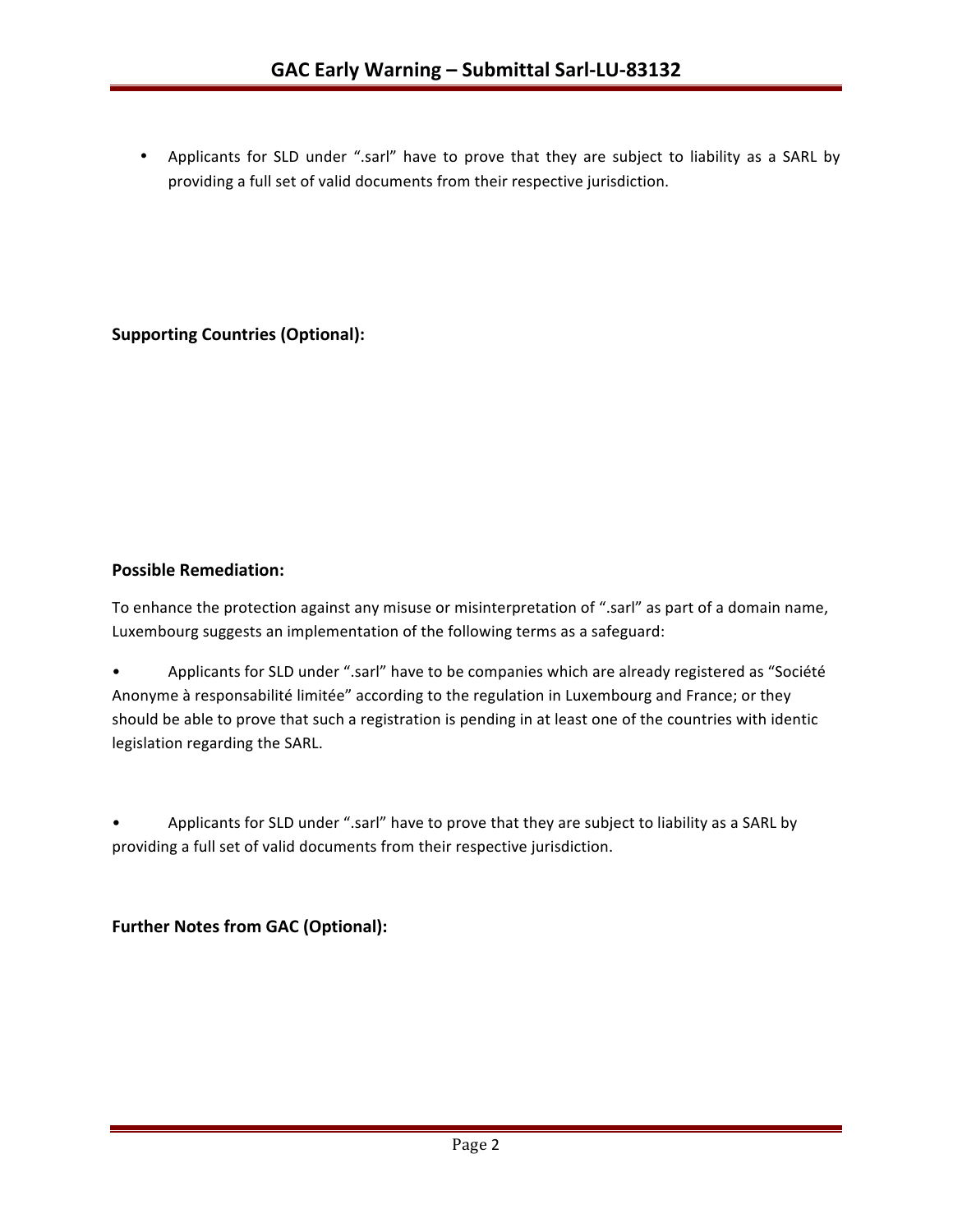# **Instructions for Applicant**

# **ICANN** strongly encourages that the applicant work with relevant parties as soon as possible to address the concern voiced in the GAC Early Warning.

Upon receipt of this GAC Early Warning, the applicant has 21 calendar days to inform the GAC and ICANN, through the TLD Application System (TAS), of its decision to either withdraw or continue with the application. If the applicant does not notify the GAC and ICANN within 21 days of receiving the GAC Early Warning of its decision. The application will not move forward with the evaluation process.

#### **Asking questions about your GAC EW**

If you have questions or need clarification about your GAC Early Warning, please contact {*TBD*}. As highlighted above, ICANN strong encourages applicant's to contact {TBD} as soon as practical to ensure you are able to move to the next steps within the 21 day allotted time period.

#### **Continuing with your application**

If the applicant chooses to continue then they must complete the "Applicant's Response" section below notifying the GAC of intended actions, including the expected completion date, and remit their response to {need to define where this will be sent} within 21 days. Separately, the applicant must indicate in TAS its intention to continue with their application.

To complete these tasks the applicant must perform the following steps:

- 1. Log into TAS
- 2. Open the GAC Early Warning task
- 3. Click on the "Continue" button
- **4.** Separately, submit the GAC EW with the completed "Applicant Response" section to {TBD }

#### **Withdrawing your application**

Applicants choosing to withdraw must notify ICANN and the GAC within the 21-day window to be eligible for a refund of 80% of the evaluation fee (USD 148,000).

To receive the 80% refund, within 21-days the applicant must perform the following steps:

- 1. Log into TAS
- 2. Open the GAC Early Warning task
- **3.** Click on the "Withdraw" button

### For questions please contact: gacearlywarning@gac.icann.org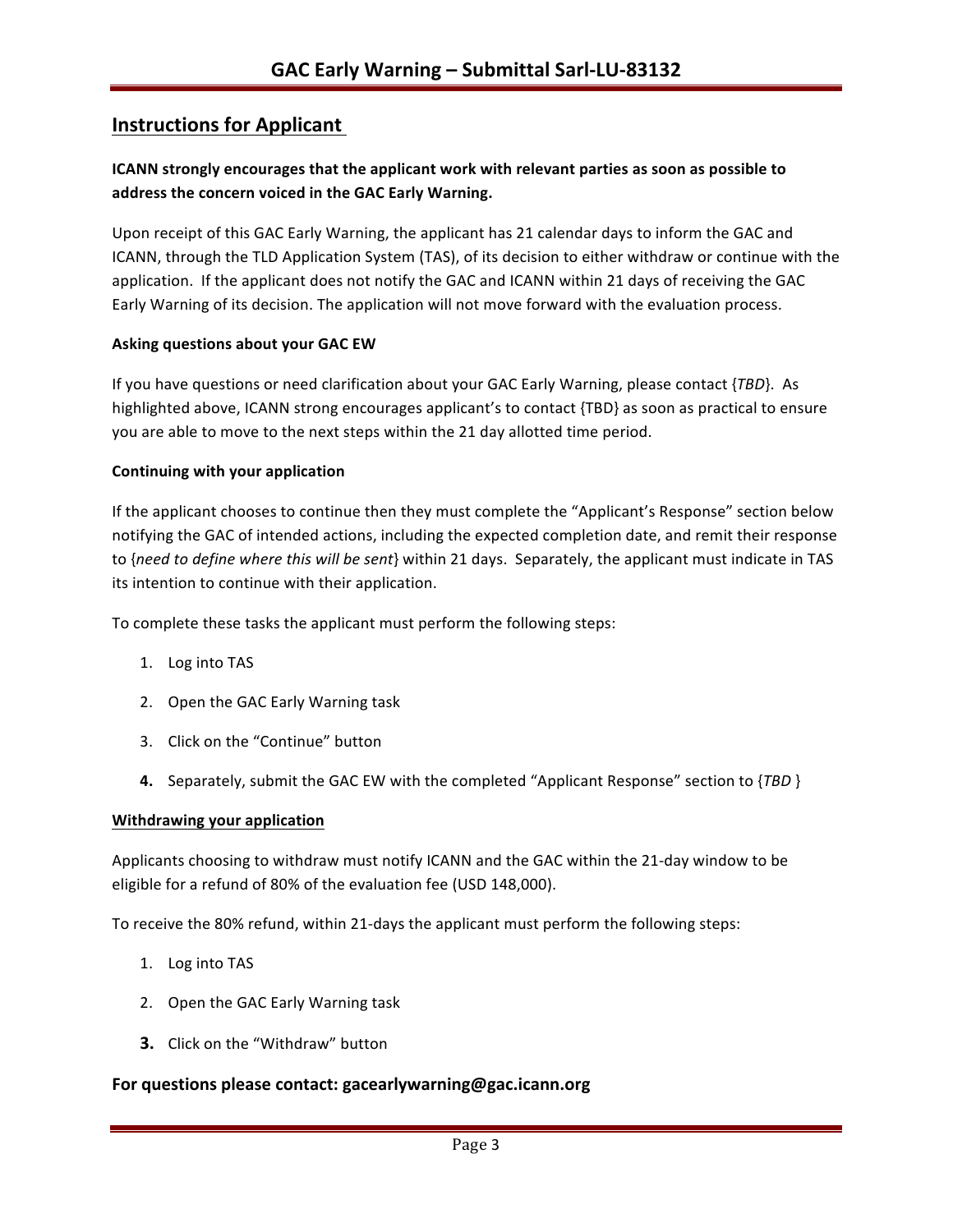**Applicant Response:**

# **Applicant Decision**